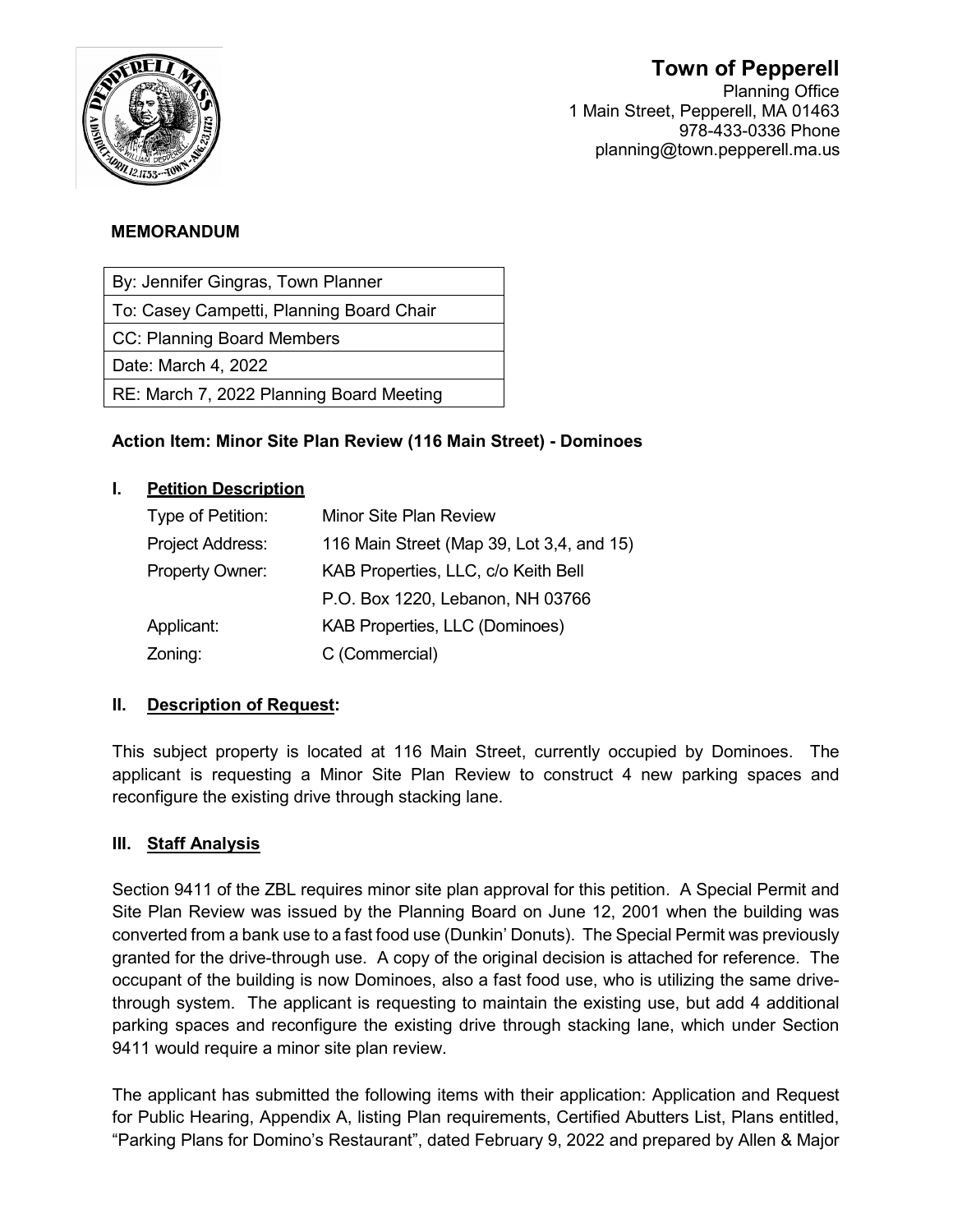Associates, Inc., lighting specifications, and a Site Lighting Plan, dated February 9, 2022, prepared by Allen & Major Associates, Inc.

Section 9460 of the ZBL provides the Site Plan approval process. A Site Plan approval shall be granted upon determination by the Planning Board that the plan meets the following objectives. The Planning Board may impose reasonable conditions at the expense of the applicant including performance guarantees, to promote these objectives. New building construction or other site alteration shall be designed in the site plan, after considering the qualities of the specific location, the proposed land use, the design of the building form, grading, egress points, and other aspects of the development, so as to:

- 9461. Minimize the volume of cut and fill, the number of removed trees 6" caliper or larger, the length of remove stone walls, the area of wetland vegetation displaced, the extent of stormwater flow increase from the site, soil erosion, and threat of air and water pollution;
- 9462. Maximize pedestrian and vehicular safety on the site, egressing from it, and in the immediate vicinity;
- 9463. Minimize obstruction of scenic views from publicly accessible locations;
- 9464. Minimize visual intrusion by controlling the visibility of parking, storage, or other outdoor service areas viewed from public ways or premises residentially used or zoned;
- 9465. Minimize glare from headlights and lighting intrusion;
- 9466. Minimize unreasonable departure from the character, materials, and scale of buildings in the vicinity, as viewed from public ways and places;
- 9467. Minimize contamination of groundwater from on-site waste-water disposal systems or operations on the premises involving the use, storage, handling, or containment of hazardous substances;
- 9468. Provide adequate access to each structure for fire and service equipment and adequate provision for utilities and stormwater drainage consistent with the functional requirements of the Planning Board's Subdivision Rules and Regulations; and
- 9469. Ensure compliance with the provisions of this Zoning Bylaw, particularly including parking, signage, landscaping, and environmental protection.

A Minor Site Plan review does allow the Planning Board to relax some of these requirements if necessary. Abutters within 300 ft. of the parcel have been notified of this Planning Board meeting.

#### **IV. Internal Review**

Town Assessor: No Comments Health Department: No Comments Received Building Commissioner: No Comments Conservation Commission: No Comments Received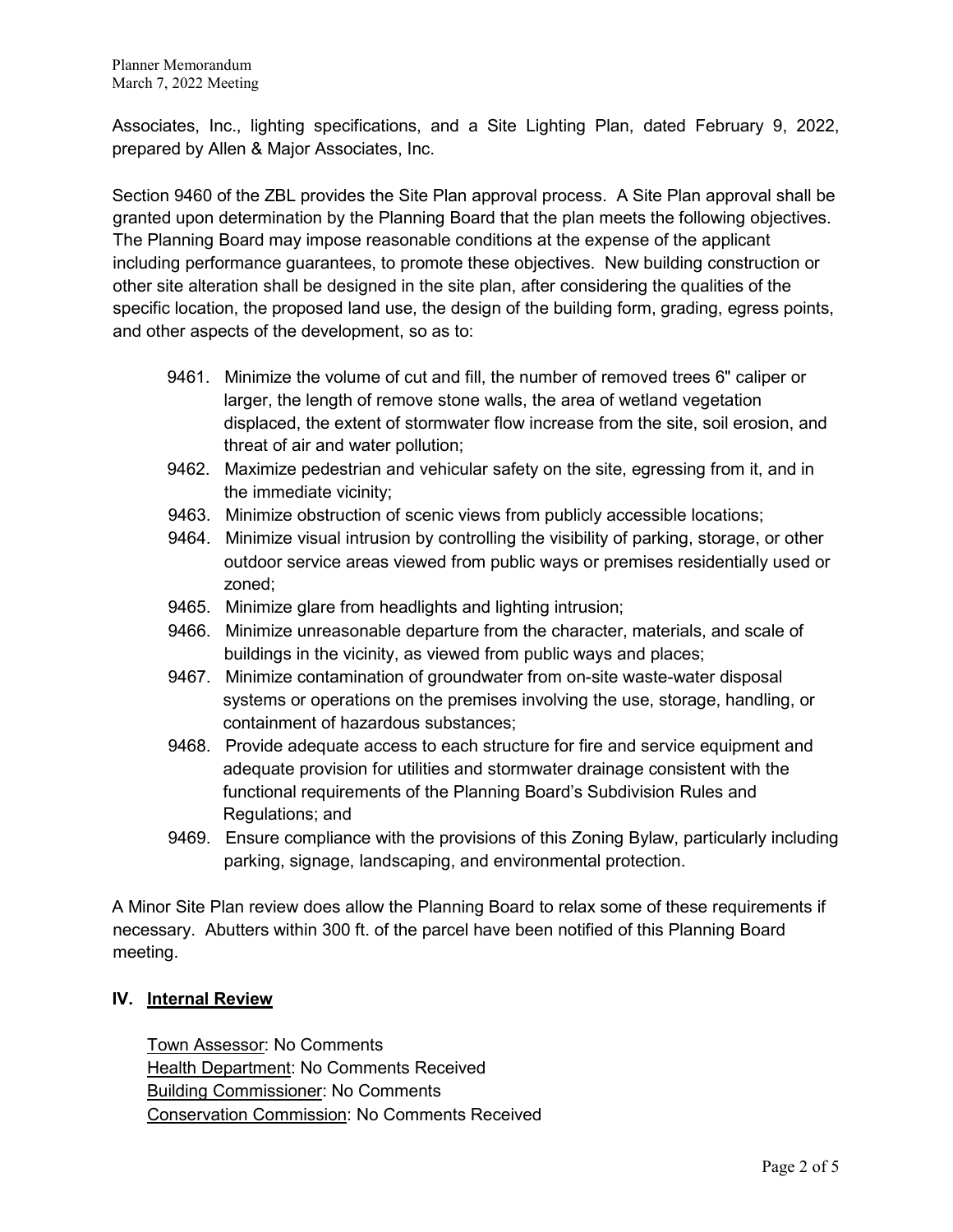### Tax Collector: No Comments

Historical Commission: The building is question is less than 50 years old and is not of historical significance.

DPW/Town Engineer: The owner/operator needs to be aware of how/where their delivery trucks are parking on Mill St. By way of example, I came upon a trailer truck heading northbound, parked along the southbound curb line, directly in front of the "no parking" signs. He didn't see them because he was parked in the wrong lane. To the best of our knowledge, there were no reports of incidents or problems other than a contractor plowing/stockpiling snow in the Town's right of way. Mike spoke to him and this should not be an issue going forward.

Fire Chief: The change outlined in the minor site plan modification review for Domino's at 116 Main Street does not alter how the Fire Department and EMS would access the site. The Fire Department has no objections to the modification.

## **Staff Recommendations:**

The applicant should consider working with the property owner of 112-114 Main Street to coordinate the construction of the parking lot to ensure there are no conflicts with timing of construction activities (A Site Plan with modified parking was approved by the Planning Board for 112-114 Main Street in 2021). Ideally, the applicant should consider working with the property owner of 112-114 Main Street to provide a shared parking lot for the 2 buildings. More information on parking requirements for Shared Parking Facilities can be found in Section 5120 of the ZBL.

Acknowledging this petition is for modification of an existing separate parking lot, the applicant should consider providing similar plantings as was approved for 112-114 Main Street along the property line, particularly along Cottage Street where the proposed parking spots may cause additional glare onto adjacent properties. Similar plantings would allow for a more cohesive parking area. Alternatively, fencing could be provided to help alleviate glare onto adjacent properties. Due to the site constraints, Staff also recommends that snow be removed from the site within 24 hours of the end of a storm. The photometric plan submitted with the application shows light trespass onto Mill Street and Cottage Street. Staff recommends that the applicant install a shorter light pole and consider a light with additional shielding in order to prevent the glare onto the adjacent properties.

# **V. Action Required**

The Board shall consider the project as required by Section 9460 of the ZBL for Site Plan Approval as detailed in Section III of this Staff Report.

Staff recommends that if the Special Permit is granted, the following Conditions of Approval be added to the motion:

This approval is granted with the conditions that:

1) Snow accumulated on the site must be removed within 24 hours of the end of a storm;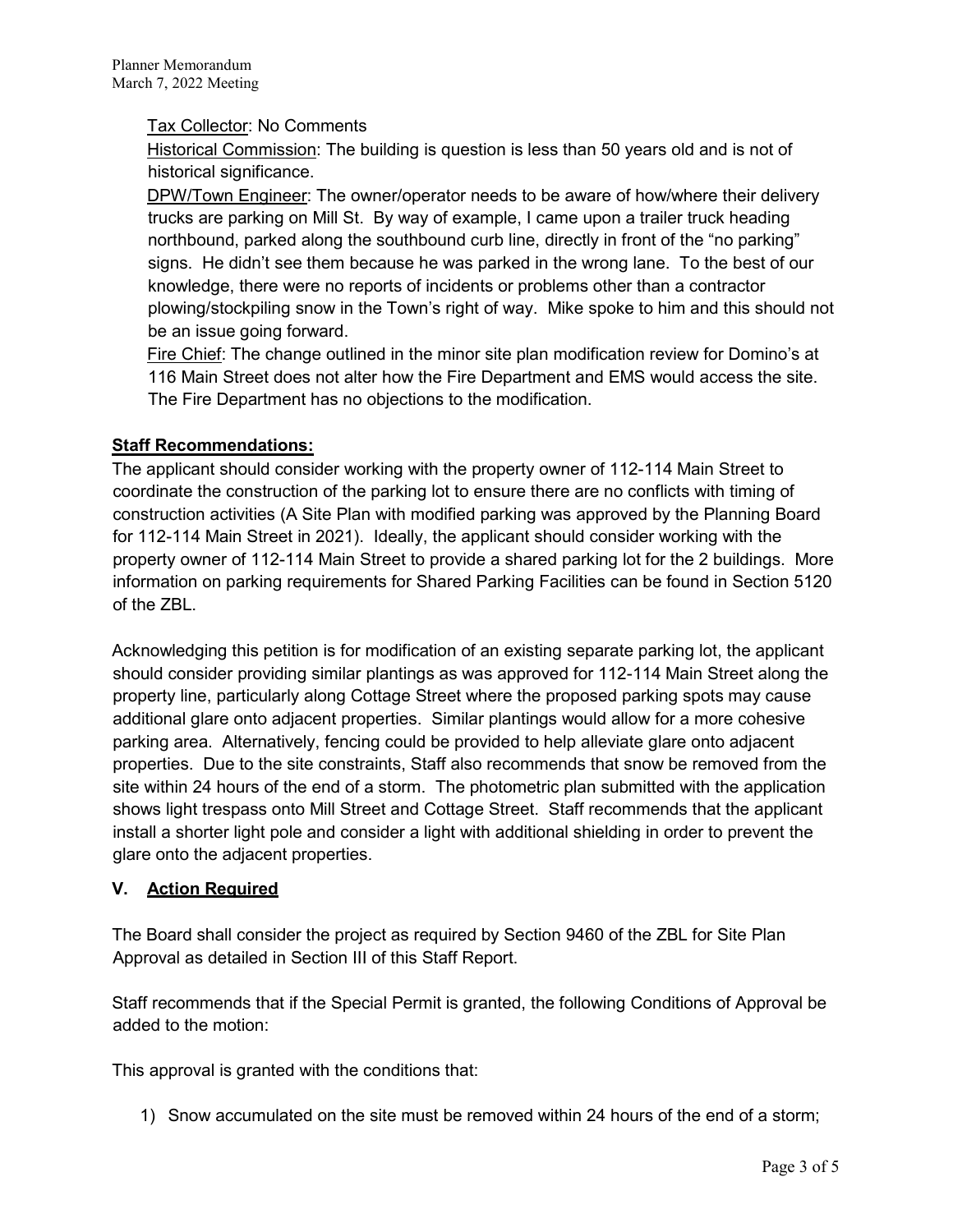- 2) Construction activities shall not encroach onto other abutting properties, rights of way, sidewalks, or roadways. Pedestrian and vehicle traffic shall not be impaired by any construction activities. All sidewalk and street areas shall be kept clear of any and all construction equipment and debris at all times. Appropriate measures for dust control shall be maintained throughout all construction activities.
- 3) All outdoor lighting must comply with the provisions set forth in Section 5521 of the Zoning Bylaw of the Town of Pepperell.

# **Action Item: 17, 19, 19B Tucker St (Echo Knoll Estates) – Review of Homeowner's documents per Special Permit decision, dated May 12, 2008**

#### **I. Petition Description**

Project Address: 17, 19, 19B Tucker St (Map 23, Lot 18, 19, 20, 36) Property Owner/Applicant: Ken Chaplin, EKC Development Zoning: UR (Urban Recreational)

#### **II. Description of Request:**

The Planning Board issued a Special Permit on May 15, 2008 for a ten (10) unit multi-family residential development. Condition #11 states as follows:

*The applicant shall provide a copy of the homeowner's documents to the Board for review and approval prior to the issuance of any building permits. This document must contain a restriction that allows for no obstruction(s) between the dwellings. These obstructions shall include, but are not limited to, recreational vehicles, plantings, and fencing of any type.*

The applicant has provided the Planning Board a copy of the draft Master Deed of the Echo Knoll Estates Condominium for review and approval.

#### **III. Internal Review**

Comments were received as follows:

Ken Kalinowski, Town Engineer**:** The water and sewer services are in from Tucker, but I don't think they have abandoned the sewer service to the existing house yet. It needs to be cut and capped back at the property line (abutting Knollwood Estates). This was explained to them in detail when they applied for the connection (attached). They have paid some fees, but still owe others. We are tracking them and will bill accordingly when bldg. permits are pulled.